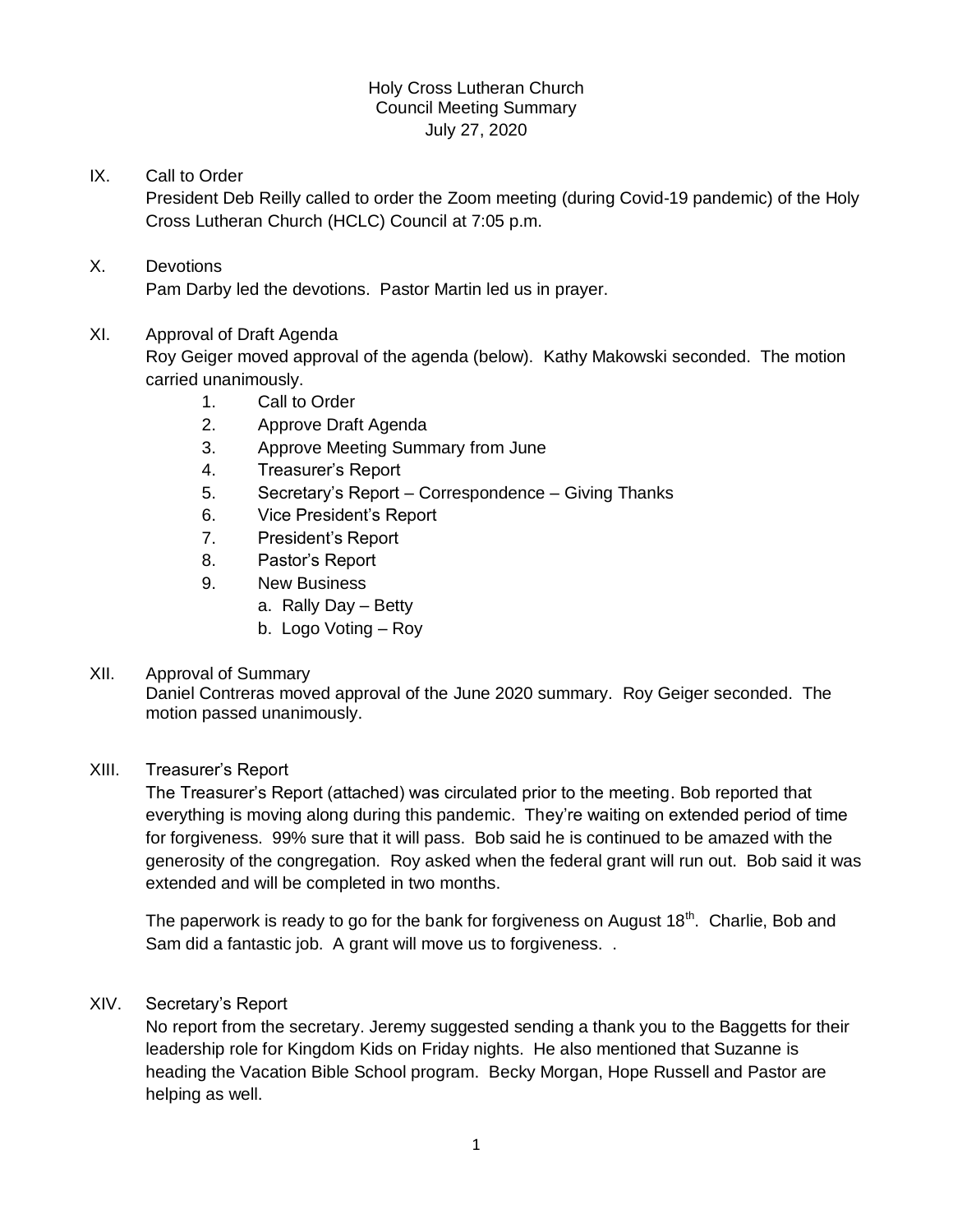## XV. Vice President's Report

The Vice President's Report (attached) was circulated prior to the meeting Sam reported that we are using a commercial accounting program for a non-profit organization. They have created a contra-account.

Teresa is set up for remote access. Sam canceled the ring doorbell account since we do not use it. We will need more wifi in the parking lot. He will need someone to help him put up the doors.

Sam asked that Cheryl go back through the previous council meeting notes to find when the current trustees came on board and when their term ends. We should also know when council members' terms will expire. Michael Faulkner said that his term will expire at the end of this year. Kathy Makowski has agreed to finish her term. Sam said the requirements should be three per year every three years so it is staggered. Three new people should be voted in this year and three next year. In terms if Item #5 in Sam's July report, he recommends that the congregation do a drive-in movie kind of thing for the Annual meeting. Sam said the Synod is recommending incorporating the church. If we do that, we cannot let trustees' term lapses.

The finance team met online. Sam will have some larger expenditures for technology for online services. If we continue to do televised services, we will need to have more sophisticated equipment. He asked what the direction of continuing online services will be going forward. Suzanne Flegal asked about the wifi to the parking lot in reference to a disclaimer. Sam said he needs to figure out how to do it and Suzanne suggested he talk with the Synod office about this in an effort to protect HCLC.

## VIII. President's Report

Deb Reilly's report (attached) was circulated prior to the meeting. The Annual meeting should be held on the Sunday before the Sunday before Thanksgiving, which would make the date November 15, 2020. If that is a bad day for anyone, please let Deb know. One person has complained about the building being used for COVID testing. Pastor Martin and Deb spoke with the individual.

## XVI. Pastor's Report

Pastor Martin's report (attached) was circulated prior to the meeting. Pastor Martin said the support of the community is vibrant. He said it looks like worship sevices will continue in this format for a while. Communion has been moved from 1 p.m. to 12 noon on the first and third Sundays of the month. Pastor Martin said he may experiment in September with outside services, but he just doesn't know. They're trying to figure out what the pattern will be for (most likely) the next nine months.

Pastor said Jeremy and Bob need help with managing the logistics/technology of putting together the worship services. He suggested we bring in a consultant and may need a taskforce or team to analyze how much we will commit to providing support. He went on to say that we are being forced to look at worship in a new way and will have to rethink how we are doing things. It is exhausting for himself, Jeremy and Bob. Everythig will be offline on Monday, Wednesday and Friday night for the month of August. Deb asked if anyone knows of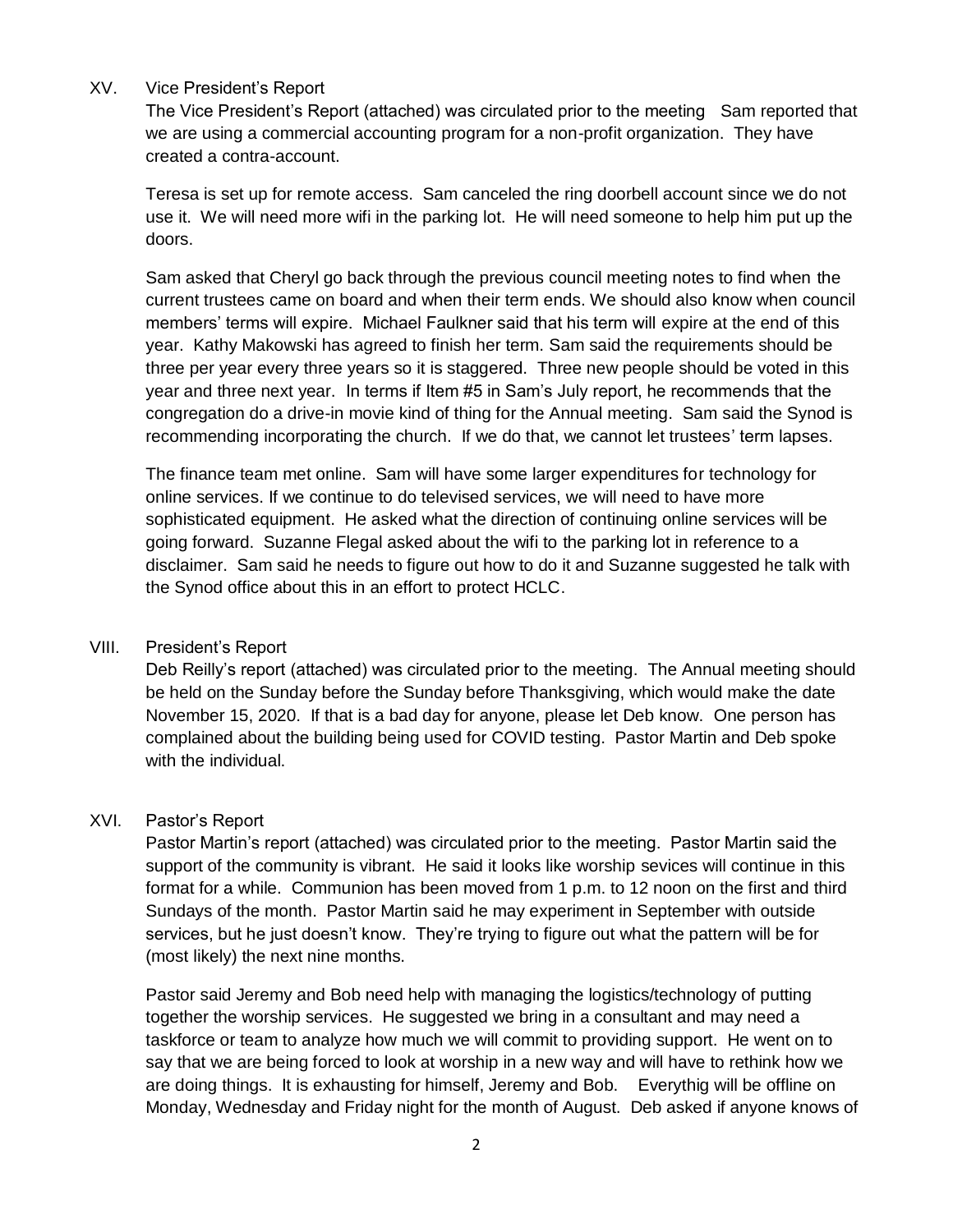anyone in the area who could help with the worship services. Jeremy suggested checking with Community Lutheran as they have a high-quality worship presentation. Sam Carter said he will take the lead and will chair a sub-committee.

Shelly and Pastor have been doing some visits with parishners. Shelly will leave a week from today to go back to Alaska.

## X. New Business

Rally Day – Betty Shelton said she will create sheets for people to signup to serve on committees. The time and talent sheets will go out in Quest in August. Sunday School registration should also go out the same way. Rally Day comes after Labor Day. Betty would like a list of all the different points of interest. Deb will work with Betty to get the information out to the congregation. Since the August Quest has already gone out, it would have to go out in the September Quest. Betty would like to send out by August  $30<sup>th</sup>$ . Roy Geiger said they are trying to do a virtual rally day.

Suzanne Baggett is ready to go for VBS. She has good help and support.

Dennis Pattison sent out an email to Cowboy Roofing. He also contacted a friend of Lori Newcomb who talked with Deb and Dennis. Lori's friend's only charge to repair the roof would be for the materials used. We would give him a donation for his ministry work. Dennis said they received the spray gun for sanitizing the building.

Roy said the Herndon Homecoming Parade and SterlingFest are scheduled to be held. He said it is possible but not probable that these will take place.

Mike Faulkner said that letters are going out to members showing their donations through the end of June.

Outreach – Suzanne Flegal submitted a report (attached). Evangelism - Roy Geiger submitted a report. Worship & Music – No report. Christian Education – Betty Skelton submitted a report (attached). Stewardship – No report. Personnel – No report. . Property – No report. Fellowship – No report. Youth – No report.

## XI. Adjourn

Roy Geiger made a motion to adjourn at 8:10 p.m.. It was seconded by Dennis Pattison. The motion passed unanimously. The meeting closed with the Lord's Prayer.

Absentees: None